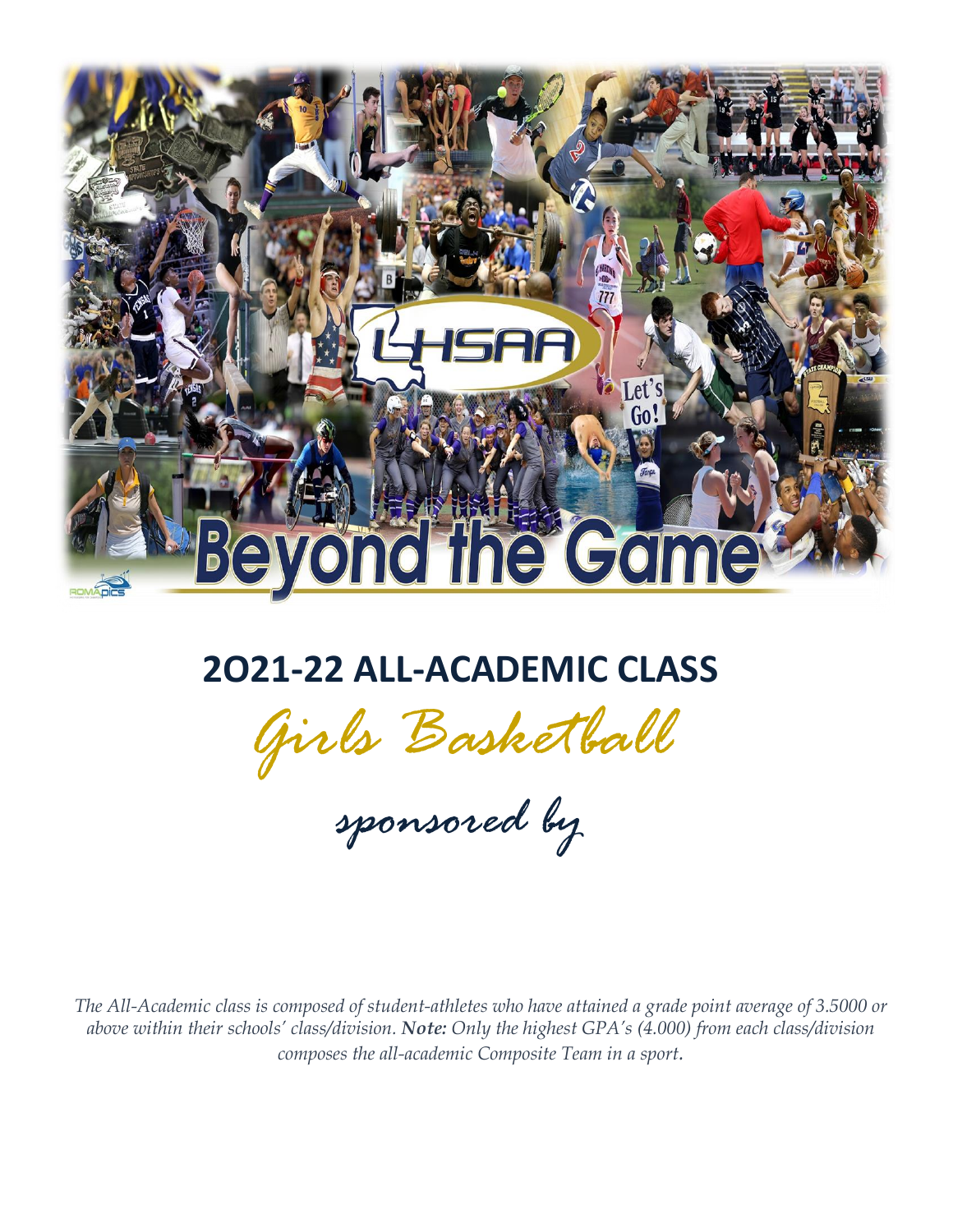

## 2021-22 ALL-ACADEMIC GIRLS' BASKETBALL CLASS/DIVISION TEAM

#### *CLASS 5A TEAM*

| Name                        | Year    | School                 | Sport | <b>Class</b> | <b>Division</b> | <b>GPA</b> |
|-----------------------------|---------|------------------------|-------|--------------|-----------------|------------|
| <b>Ariel Purl</b>           | 2021-22 | Alexandria             | GBB   | 5A           |                 | 4.0000     |
| <b>Riley Grace Stanford</b> | 2021-22 | Benton                 | GBB   | 5A           |                 | 4.0000     |
| McKenzie Young              | 2021-22 | Benton                 | GBB   | 5A           |                 | 4.0000     |
| Saylor Donaldson            | 2021-22 | Dutchtown              | GBB   | 5A           |                 | 4.0000     |
| <b>Haley Tran</b>           | 2021-22 | John Ehret             | GBB   | 5A           |                 | 4.0000     |
| Jalaysia Turner             | 2021-22 | <b>Ouachita Parish</b> | GBB   | 5A           |                 | 4.0000     |
| Jada Clark                  | 2021-22 | Ponchatoula            | GBB   | 5A           |                 | 4.0000     |
| Presley Walls               | 2021-22 | Ponchatoula            | GBB   | 5A           |                 | 4.0000     |
| Lucy Bellon                 | 2021-22 | Sam Houston            | GBB   | 5A           |                 | 4.0000     |
| Jada Womack                 | 2021-22 | Scotlandville          | GBB   | 5A           | I               | 4.0000     |
| Caterina Byars              | 2021-22 | St. Amant              | GBB   | 5A           |                 | 4.0000     |
| Amaya West                  | 2021-22 | <b>West Monroe</b>     | GBB   | 5A           |                 | 4.0000     |
| Mariah Hintze               | 2021-22 | Ruston                 | GBB   | 5A           |                 | 3.9615     |
| Rylie Boudreaux             | 2021-22 | St. Amant              | GBB   | 5A           |                 | 3.9608     |
| Jaylen Coleman              | 2021-22 | Sulphur                | GBB   | 5A           |                 | 3.9608     |
| Kate Evans                  | 2021-22 | Benton                 | GBB   | 5A           |                 | 3.9600     |
| Ella Kate Malley            | 2021-22 | Benton                 | GBB   | 5A           |                 | 3.9600     |
| Tonya Chaney                | 2021-22 | Hahnville              | GBB   | 5A           |                 | 3.9600     |
| Reagan David                | 2021-22 | Denham Springs         | GBB   | 5A           |                 | 3.9565     |
| Desiree Hudson              | 2021-22 | Captain Shreve         | GBB   | 5A           |                 | 3.9545     |
| Amaya Givens                | 2021-22 | Zachary                | GBB   | 5A           |                 | 3.9545     |
| <b>Tiarra Tillison</b>      | 2021-22 | Northshore             | GBB   | 5A           |                 | 3.9347     |
| Caroline Bouquet            | 2021-22 | Live Oak               | GBB   | 5A           |                 | 3.9341     |
| Kemiah Spencer              | 2021-22 | Ruston                 | GBB   | 5A           |                 | 3.9166     |
| Jade Millet                 | 2021-22 | Denham Springs         | GBB   | 5A           |                 | 3.9149     |
| <b>Jillian Peacock</b>      | 2021-22 | West Ouachita          | GBB   | 5A           |                 | 3.9100     |
| Kiona McCallister           | 2021-22 | Ruston                 | GBB   | 5A           |                 | 3.9090     |
| Danielle Thai               | 2021-22 | Zachary                | GBB   | 5A           |                 | 3.9074     |
| Natalie Farrar              | 2021-22 | West Ouachita          | GBB   | 5A           |                 | 3.9000     |
| <b>Avery Hancock</b>        | 2021-22 | West Ouachita          | GBB   | 5A           |                 | 3.9000     |
| <b>Abigail Faust</b>        | 2021-22 | Ponchatoula            | GBB   | 5A           |                 | 3.8864     |
| <b>Bret Mayers</b>          | 2021-22 | St. Amant              | GBB   | 5A           |                 | 3.8800     |
| Avani Miller                | 2021-22 | Chalmette              | GBB   | 5A           |                 | 3.8750     |
| Jahnya Davis                | 2021-22 | John Ehret             | GBB   | 5A           |                 | 3.8750     |
| <b>Brittney McZeal</b>      | 2021-22 | Sam Houston            | GBB   | 5A           |                 | 3.8699     |
| Jada Stewart                | 2021-22 | Benton                 | GBB   | 5A           |                 | 3.8500     |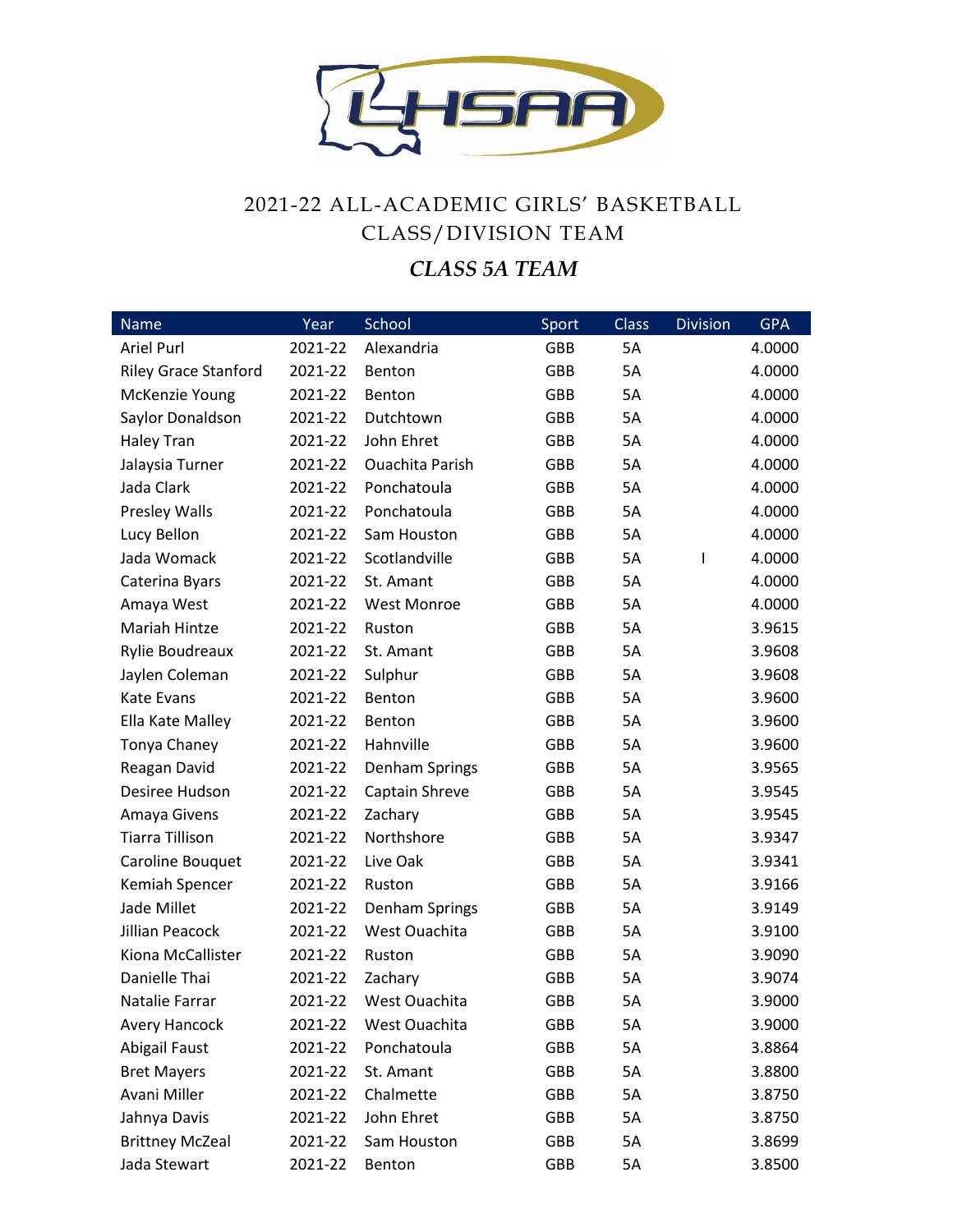| <b>Name</b>            | Year    | School               | Sport      | <b>Class</b> | <b>Division</b> | <b>GPA</b> |
|------------------------|---------|----------------------|------------|--------------|-----------------|------------|
| Samantha Phillpott     | 2021-22 | Mandeville           | GBB        | 5A           |                 | 3.8478     |
| Maya Guillory          | 2021-22 | <b>Barbe</b>         | <b>GBB</b> | 5A           |                 | 3.8300     |
| Nyah Starks            | 2021-22 | East Jefferson       | GBB        | 5A           |                 | 3.7959     |
| Erika McCrystal        | 2021-22 | Denham Springs       | <b>GBB</b> | 5A           |                 | 3.7955     |
| Aaliyah Martin         | 2021-22 | Zachary              | GBB        | 5A           |                 | 3.7948     |
| Kiris Johnson          | 2021-22 | Zachary              | <b>GBB</b> | 5A           |                 | 3.7857     |
| Jaliyah Everett        | 2021-22 | <b>West Monroe</b>   | GBB        | <b>5A</b>    |                 | 3.7735     |
| Shamiya Butler         | 2021-22 | <b>West Monroe</b>   | <b>GBB</b> | 5A           |                 | 3.7673     |
| Kyleigh Overheim       | 2021-22 | Live Oak             | GBB        | 5A           |                 | 3.7660     |
| Jaylee Womack          | 2021-22 | Ponchatoula          | <b>GBB</b> | 5A           |                 | 3.7619     |
| <b>Taylor Haggard</b>  | 2021-22 | Mt. Carmel           | GBB        | <b>5A</b>    | T               | 3.7500     |
| Jeralynn Guillard      | 2021-22 | East Jefferson       | <b>GBB</b> | 5A           |                 | 3.7307     |
| <b>Kennedy Stevens</b> | 2021-22 | Benton               | GBB        | 5A           |                 | 3.7200     |
| Alexandra Rodriguez    | 2021-22 | Central Lafourche    | <b>GBB</b> | 5A           |                 | 3.7200     |
| Taiteuna Rabb          | 2021-22 | Haughton             | GBB        | <b>5A</b>    |                 | 3.7100     |
| Lanie Miller           | 2021-22 | Walker               | <b>GBB</b> | 5A           |                 | 3.7083     |
| Kennedy Strange        | 2021-22 | Northshore           | GBB        | 5A           |                 | 3.7045     |
| Gabryelle Bryant       | 2021-22 | Pineville            | <b>GBB</b> | 5A           |                 | 3.6957     |
| Aaliyah Singleton      | 2021-22 | H.L. Bourgeois       | <b>GBB</b> | <b>5A</b>    |                 | 3.6875     |
| Kaylee Roche           | 2021-22 | Archbishop Chapelle  | <b>GBB</b> | 5A           | I               | 3.6818     |
| Natalie Arceneaux      | 2021-22 | Walker               | GBB        | 5A           |                 | 3.6735     |
| Tykeyah Dejoie         | 2021-22 | East Jefferson       | <b>GBB</b> | 5A           |                 | 3.6734     |
| Amiyah Barrow          | 2021-22 | St. Amant            | GBB        | 5A           |                 | 3.6667     |
| <b>Madison Davis</b>   | 2021-22 | Captain Shreve       | <b>GBB</b> | 5A           |                 | 3.6666     |
| Sanaa Holmes           | 2021-22 | L. W. Higgins        | GBB        | 5A           |                 | 3.6666     |
| Regine Callahan        | 2021-22 | Covington            | <b>GBB</b> | 5A           |                 | 3.6511     |
| Jasmine Curtis         | 2021-22 | Acadiana             | GBB        | 5A           |                 | 3.6471     |
| Timyra Wilson          | 2021-22 | Southside            | <b>GBB</b> | <b>5A</b>    |                 | 3.6428     |
| <b>Averi Phillips</b>  | 2021-22 | Haughton             | <b>GBB</b> | <b>5A</b>    |                 | 3.6400     |
| Breyionce' George      | 2021-22 | Lafayette            | <b>GBB</b> | 5A           |                 | 3.6364     |
| Kaysi Clay             | 2021-22 | Northshore           | <b>GBB</b> | 5A           |                 | 3.6363     |
| <b>Bailey George</b>   | 2021-22 | Zachary              | GBB        | 5A           |                 | 3.6363     |
| Molly Machen           | 2021-22 | Benton               | GBB        | 5A           |                 | 3.6200     |
| Ella Ayer              | 2021-22 | Fontainebleau        | <b>GBB</b> | 5A           |                 | 3.6200     |
| Kalli Hano             | 2021-22 | St. Amant            | GBB        | 5A           |                 | 3.6170     |
| Kameryn Bower          | 2021-22 | Central Lafourche    | <b>GBB</b> | 5A           |                 | 3.6041     |
| Alyssa Parker          | 2021-22 | West Ouachita        | GBB        | 5A           |                 | 3.6000     |
| Raegan Harrold         | 2021-22 | Hahnville            | GBB        | 5A           |                 | 3.5833     |
| Orielle Moore          | 2021-22 | Central - B.R.       | GBB        | 5A           |                 | 3.5625     |
| Peyton Soignet         | 2021-22 | St. Joseph's Academy | GBB        | 5A           | L               | 3.5610     |
| Kalyn Williams         | 2021-22 | Scotlandville        | <b>GBB</b> | 5A           | T               | 3.5416     |
| Alexa Jackson          | 2021-22 | Natchitoches Central | GBB        | 5A           |                 | 3.5405     |
| Mirakle Sampson        | 2021-22 | Central - B.R.       | GBB        | 5A           |                 | 3.5102     |
| Samaria Gaither        | 2021-22 | Terrebonne           | GBB        | 5A           |                 | 3.5102     |
| Caitlin Howard         | 2021-22 | H.L. Bourgeois       | GBB        | 5A           |                 | 3.5000     |
| Rebecca Scafidel       | 2021-22 | Mandeville           | GBB        | 5A           |                 | 3.5000     |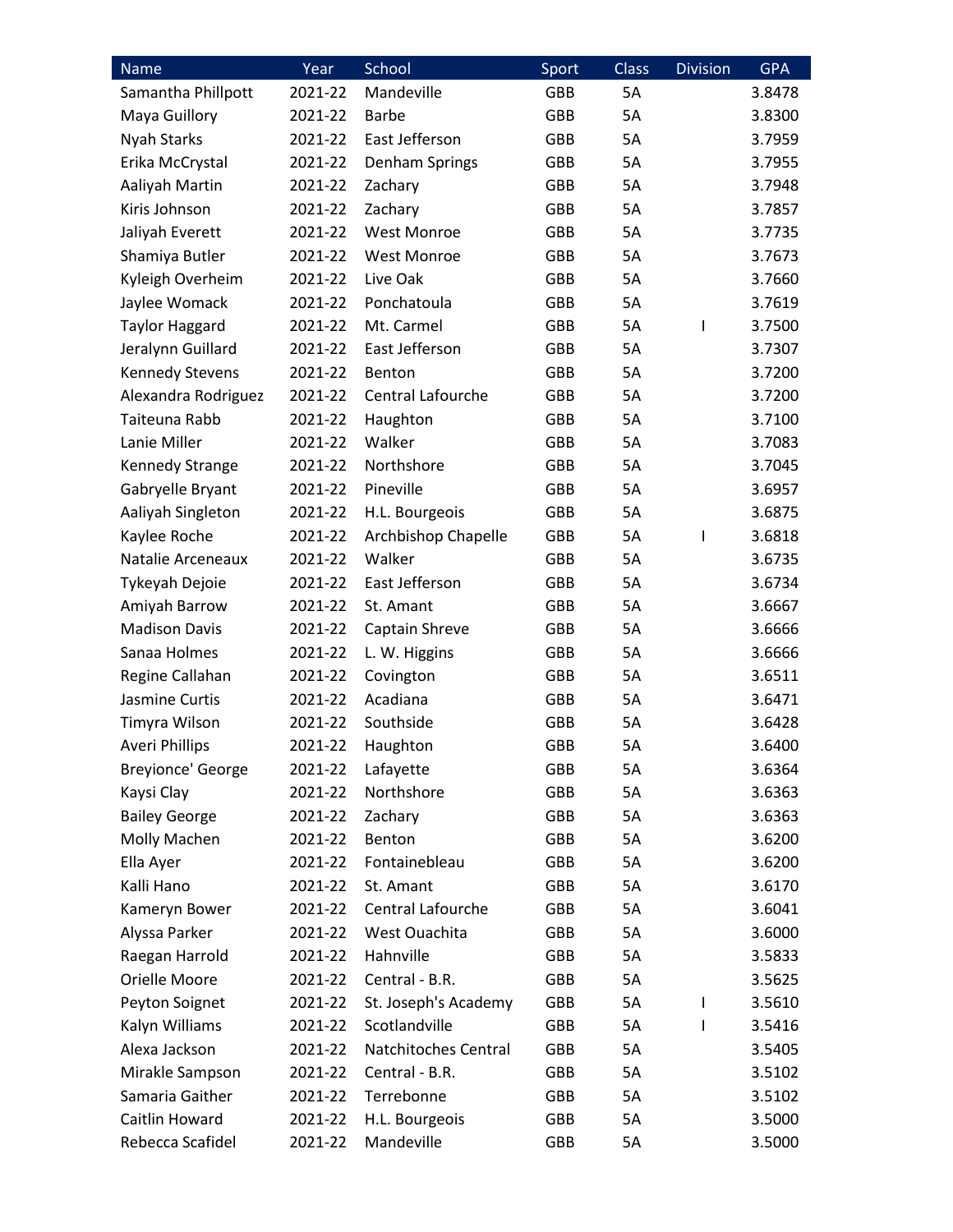#### *CLASS 4A TEAM*

| <b>Name</b>           | Year    | School                      | Sport      | Class | <b>Division</b> | <b>GPA</b> |
|-----------------------|---------|-----------------------------|------------|-------|-----------------|------------|
| Irmani Turner         | 2021-22 | <b>Warren Easton</b>        | <b>GBB</b> | 4A    |                 | 4.0000     |
| Lily Guillot          | 2021-22 | Assumption                  | GBB        | 4A    |                 | 4.0000     |
| Morgan White          | 2021-22 | Assumption                  | <b>GBB</b> | 4A    |                 | 4.0000     |
| <b>Eihlan Fitch</b>   | 2021-22 | <b>Belle Chasse</b>         | <b>GBB</b> | 4A    |                 | 4.0000     |
| Madison Ryan          | 2021-22 | South Lafourche             | GBB        | 4A    |                 | 4.0000     |
| Regan Thompson        | 2021-22 | <b>Belaire</b>              | <b>GBB</b> | 4A    |                 | 3.9791     |
| Kathryn Keyser        | 2021-22 | Lakeshore                   | <b>GBB</b> | 4A    |                 | 3.9700     |
| <b>Brooke Barrett</b> | 2021-22 | Minden                      | <b>GBB</b> | 4A    |                 | 3.9615     |
| <b>Alexis Harris</b>  | 2021-22 | DeRidder                    | GBB        | 4A    |                 | 3.9556     |
| A'Myah Myles          | 2021-22 | LaGrange                    | <b>GBB</b> | 4A    |                 | 3.9200     |
| Caroline Lirette      | 2021-22 | South Terrebonne            | GBB        | 4A    |                 | 3.9167     |
| A'niya Williams       | 2021-22 | Booker T. Washington - Shr. | <b>GBB</b> | 4A    |                 | 3.8909     |
| Skyler Garza          | 2021-22 | North DeSoto                | GBB        | 4A    |                 | 3.8889     |
| Maggie Portier        | 2021-22 | South Terrebonne            | <b>GBB</b> | 4A    |                 | 3.8824     |
| <b>Isabel Carter</b>  | 2021-22 | St. Thomas More             | GBB        | 4A    | $\sf II$        | 3.8571     |
| Madelyn               |         |                             |            |       |                 |            |
| <b>Bourgeois</b>      | 2021-22 | South Lafourche             | <b>GBB</b> | 4A    |                 | 3.8298     |
| Sophia Perkins        | 2021-22 | St. Thomas More             | GBB        | 4A    | $\sf II$        | 3.8182     |
| <b>Annelise Davis</b> | 2021-22 | St. Thomas More             | <b>GBB</b> | 4A    | $\sf II$        | 3.8095     |
| Shayla Morris         | 2021-22 | Booker T. Washington - Shr. | GBB        | 4A    |                 | 3.7857     |
| Rylea Gradney         | 2021-22 | Eunice                      | <b>GBB</b> | 4A    |                 | 3.7658     |
| Gabrielle Kelley      | 2021-22 | Neville                     | GBB        | 4A    |                 | 3.7543     |
| Elise Nicosia         | 2021-22 | Cabrini                     | <b>GBB</b> | 4A    | $\sf II$        | 3.7143     |
| Abbi Collins          | 2021-22 | South Lafourche             | GBB        | 4A    |                 | 3.7021     |
| Anniah Holliday       | 2021-22 | Liberty                     | <b>GBB</b> | 4A    | $\sf II$        | 3.7000     |
| Tarellya Baber        | 2021-22 | Woodlawn - Shrev.           | GBB        | 4A    |                 | 3.6905     |
| Ava Pitre             | 2021-22 | South Lafourche             | <b>GBB</b> | 4A    |                 | 3.6444     |
| Kalawsia Burt         | 2021-22 | Pearl River                 | GBB        | 4A    |                 | 3.6364     |
| Alaina Lirette        | 2021-22 | South Terrebonne            | GBB        | 4A    |                 | 3.6222     |
| <b>Miah Alexis</b>    | 2021-22 | LaGrange                    | GBB        | 4A    |                 | 3.6200     |
| Kai Henry             | 2021-22 | Cabrini                     | GBB        | 4A    | $\sf II$        | 3.5952     |
| Lilly Roger           | 2021-22 | St. Thomas More             | GBB        | 4A    | $\sf II$        | 3.5909     |
| Kamryn Foster         | 2021-22 | DeRidder                    | GBB        | 4A    |                 | 3.5778     |
| Corneilya Williams    | 2021-22 | Leesville                   | GBB        | 4A    |                 | 3.5652     |
| Dersha Johnson        | 2021-22 | <b>Belaire</b>              | GBB        | 4A    |                 | 3.5555     |
| Keri Auster           | 2021-22 | Rayne                       | GBB        | 4A    |                 | 3.5454     |
| <b>Brialle</b>        |         |                             |            |       |                 |            |
| Washington            | 2021-22 | Rayne                       | GBB        | 4A    |                 | 3.5434     |
| Anijah Dunn           | 2021-22 | John F. Kennedy             | GBB        | 4A    |                 | 3.5377     |
| D'Metriana Ward       | 2021-22 | Minden                      | GBB        | 4A    |                 | 3.5273     |
| Jashonti Jackson      | 2021-22 | Booker T. Washington - Shr. | GBB        | 4A    |                 | 3.5111     |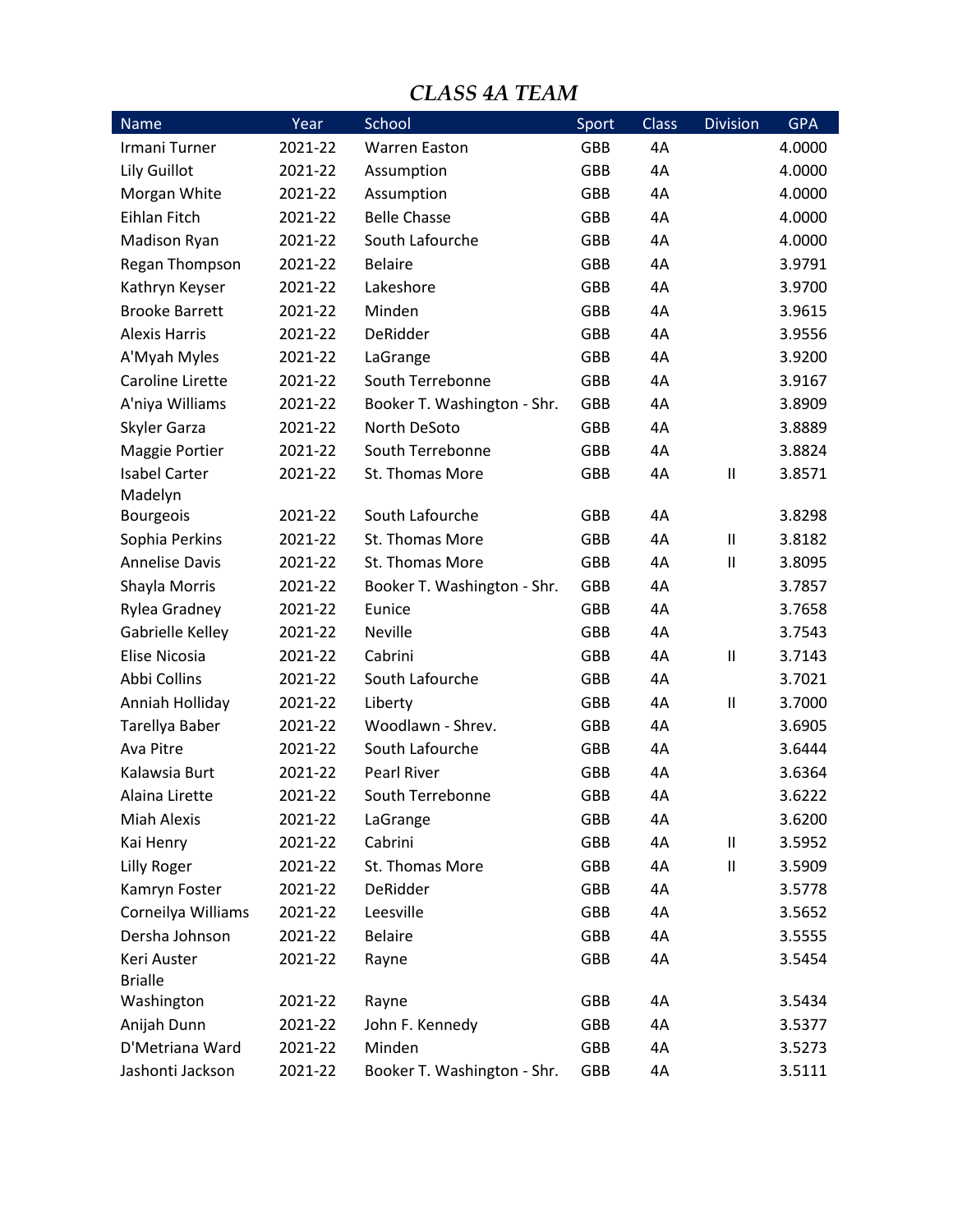#### *CLASS 3A TEAM*

| <b>Baker</b><br>Jordan Harris<br>2021-22<br><b>GBB</b><br>3A<br>4.0000<br><b>GBB</b><br>3A<br>Faith Bryant<br>2021-22<br>4.0000<br>Grant<br>Jamie Weindel<br>2021-22<br>GBB<br>3A<br>Ш<br>4.0000<br>Haynes Academy<br>Ella Jabusch<br>2021-22<br><b>GBB</b><br>3A<br>4.0000<br>lota<br>2021-22<br>GBB<br>3A<br>4.0000<br>Reagan Sonnier<br>lowa<br>2021-22<br><b>GBB</b><br>3A<br><b>Kennedy Norris</b><br>4.0000<br>Jena<br><b>Brianna Doucet</b><br>2021-22<br>GBB<br>3A<br>4.0000<br>Jennings<br>Jillian Fontenot<br>2021-22<br><b>GBB</b><br>3A<br>Jennings<br>4.0000<br>Madyson Shields<br>2021-22<br>GBB<br>3A<br>4.0000<br>Loranger<br>2021-22<br><b>GBB</b><br>3A<br><b>Tiffany Siharath</b><br>Loyola Prep<br>Ш<br>4.0000<br>Jaylan Oliver<br>2021-22<br><b>Madison Prep</b><br>GBB<br>3A<br>4.0000<br><b>GBB</b><br>3A<br>Keatyn Harden<br>2021-22<br>Patterson<br>4.0000<br>2021-22<br>St. Louis Catholic<br>GBB<br>3A<br>Ш<br>4.0000<br>Sofia Reggie<br>2021-22<br><b>Ville Platte</b><br><b>GBB</b><br>3A<br>Kayden Coward<br>4.0000<br>Westlake<br><b>Madison Schools</b><br>2021-22<br>GBB<br>3A<br>4.0000<br>Kate Fortune<br>2021-22<br>Loyola Prep<br>GBB<br>3A<br>Ш<br>3.9756<br>Alayah Gedward<br>2021-22<br>GBB<br>3A<br>3.9600<br><b>Brusly</b><br>2021-22<br><b>Caldwell Parish</b><br>3A<br><b>Rylie Tate</b><br><b>GBB</b><br>3.9565<br>St. Louis Catholic<br>Myca Trail<br>2021-22<br>GBB<br>3A<br>Ш<br>3.9286<br><b>Taylor Ulmer</b><br>2021-22<br>Ursuline Academy<br>GBB<br>3A<br>$\sf II$<br>3.9250<br>2021-22<br>GBB<br>3A<br>3.9130<br><b>Avery Young</b><br>lota<br>2021-22<br>3A<br><b>Khalee Meaux</b><br>Crowley<br>GBB<br>3.9090<br>2021-22<br><b>Union Parish</b><br>RaJa Traylor<br>GBB<br>3A<br>3.9047<br>Ashlyn Wandstrat<br>2021-22<br>Archbishop Hannan<br>GBB<br>3A<br>$\sf II$<br>3.8909 |
|--------------------------------------------------------------------------------------------------------------------------------------------------------------------------------------------------------------------------------------------------------------------------------------------------------------------------------------------------------------------------------------------------------------------------------------------------------------------------------------------------------------------------------------------------------------------------------------------------------------------------------------------------------------------------------------------------------------------------------------------------------------------------------------------------------------------------------------------------------------------------------------------------------------------------------------------------------------------------------------------------------------------------------------------------------------------------------------------------------------------------------------------------------------------------------------------------------------------------------------------------------------------------------------------------------------------------------------------------------------------------------------------------------------------------------------------------------------------------------------------------------------------------------------------------------------------------------------------------------------------------------------------------------------------------------------------------------------------------------------------------------------------------------------------------------------------------------------|
|                                                                                                                                                                                                                                                                                                                                                                                                                                                                                                                                                                                                                                                                                                                                                                                                                                                                                                                                                                                                                                                                                                                                                                                                                                                                                                                                                                                                                                                                                                                                                                                                                                                                                                                                                                                                                                      |
|                                                                                                                                                                                                                                                                                                                                                                                                                                                                                                                                                                                                                                                                                                                                                                                                                                                                                                                                                                                                                                                                                                                                                                                                                                                                                                                                                                                                                                                                                                                                                                                                                                                                                                                                                                                                                                      |
|                                                                                                                                                                                                                                                                                                                                                                                                                                                                                                                                                                                                                                                                                                                                                                                                                                                                                                                                                                                                                                                                                                                                                                                                                                                                                                                                                                                                                                                                                                                                                                                                                                                                                                                                                                                                                                      |
|                                                                                                                                                                                                                                                                                                                                                                                                                                                                                                                                                                                                                                                                                                                                                                                                                                                                                                                                                                                                                                                                                                                                                                                                                                                                                                                                                                                                                                                                                                                                                                                                                                                                                                                                                                                                                                      |
|                                                                                                                                                                                                                                                                                                                                                                                                                                                                                                                                                                                                                                                                                                                                                                                                                                                                                                                                                                                                                                                                                                                                                                                                                                                                                                                                                                                                                                                                                                                                                                                                                                                                                                                                                                                                                                      |
|                                                                                                                                                                                                                                                                                                                                                                                                                                                                                                                                                                                                                                                                                                                                                                                                                                                                                                                                                                                                                                                                                                                                                                                                                                                                                                                                                                                                                                                                                                                                                                                                                                                                                                                                                                                                                                      |
|                                                                                                                                                                                                                                                                                                                                                                                                                                                                                                                                                                                                                                                                                                                                                                                                                                                                                                                                                                                                                                                                                                                                                                                                                                                                                                                                                                                                                                                                                                                                                                                                                                                                                                                                                                                                                                      |
|                                                                                                                                                                                                                                                                                                                                                                                                                                                                                                                                                                                                                                                                                                                                                                                                                                                                                                                                                                                                                                                                                                                                                                                                                                                                                                                                                                                                                                                                                                                                                                                                                                                                                                                                                                                                                                      |
|                                                                                                                                                                                                                                                                                                                                                                                                                                                                                                                                                                                                                                                                                                                                                                                                                                                                                                                                                                                                                                                                                                                                                                                                                                                                                                                                                                                                                                                                                                                                                                                                                                                                                                                                                                                                                                      |
|                                                                                                                                                                                                                                                                                                                                                                                                                                                                                                                                                                                                                                                                                                                                                                                                                                                                                                                                                                                                                                                                                                                                                                                                                                                                                                                                                                                                                                                                                                                                                                                                                                                                                                                                                                                                                                      |
|                                                                                                                                                                                                                                                                                                                                                                                                                                                                                                                                                                                                                                                                                                                                                                                                                                                                                                                                                                                                                                                                                                                                                                                                                                                                                                                                                                                                                                                                                                                                                                                                                                                                                                                                                                                                                                      |
|                                                                                                                                                                                                                                                                                                                                                                                                                                                                                                                                                                                                                                                                                                                                                                                                                                                                                                                                                                                                                                                                                                                                                                                                                                                                                                                                                                                                                                                                                                                                                                                                                                                                                                                                                                                                                                      |
|                                                                                                                                                                                                                                                                                                                                                                                                                                                                                                                                                                                                                                                                                                                                                                                                                                                                                                                                                                                                                                                                                                                                                                                                                                                                                                                                                                                                                                                                                                                                                                                                                                                                                                                                                                                                                                      |
|                                                                                                                                                                                                                                                                                                                                                                                                                                                                                                                                                                                                                                                                                                                                                                                                                                                                                                                                                                                                                                                                                                                                                                                                                                                                                                                                                                                                                                                                                                                                                                                                                                                                                                                                                                                                                                      |
|                                                                                                                                                                                                                                                                                                                                                                                                                                                                                                                                                                                                                                                                                                                                                                                                                                                                                                                                                                                                                                                                                                                                                                                                                                                                                                                                                                                                                                                                                                                                                                                                                                                                                                                                                                                                                                      |
|                                                                                                                                                                                                                                                                                                                                                                                                                                                                                                                                                                                                                                                                                                                                                                                                                                                                                                                                                                                                                                                                                                                                                                                                                                                                                                                                                                                                                                                                                                                                                                                                                                                                                                                                                                                                                                      |
|                                                                                                                                                                                                                                                                                                                                                                                                                                                                                                                                                                                                                                                                                                                                                                                                                                                                                                                                                                                                                                                                                                                                                                                                                                                                                                                                                                                                                                                                                                                                                                                                                                                                                                                                                                                                                                      |
|                                                                                                                                                                                                                                                                                                                                                                                                                                                                                                                                                                                                                                                                                                                                                                                                                                                                                                                                                                                                                                                                                                                                                                                                                                                                                                                                                                                                                                                                                                                                                                                                                                                                                                                                                                                                                                      |
|                                                                                                                                                                                                                                                                                                                                                                                                                                                                                                                                                                                                                                                                                                                                                                                                                                                                                                                                                                                                                                                                                                                                                                                                                                                                                                                                                                                                                                                                                                                                                                                                                                                                                                                                                                                                                                      |
|                                                                                                                                                                                                                                                                                                                                                                                                                                                                                                                                                                                                                                                                                                                                                                                                                                                                                                                                                                                                                                                                                                                                                                                                                                                                                                                                                                                                                                                                                                                                                                                                                                                                                                                                                                                                                                      |
|                                                                                                                                                                                                                                                                                                                                                                                                                                                                                                                                                                                                                                                                                                                                                                                                                                                                                                                                                                                                                                                                                                                                                                                                                                                                                                                                                                                                                                                                                                                                                                                                                                                                                                                                                                                                                                      |
|                                                                                                                                                                                                                                                                                                                                                                                                                                                                                                                                                                                                                                                                                                                                                                                                                                                                                                                                                                                                                                                                                                                                                                                                                                                                                                                                                                                                                                                                                                                                                                                                                                                                                                                                                                                                                                      |
|                                                                                                                                                                                                                                                                                                                                                                                                                                                                                                                                                                                                                                                                                                                                                                                                                                                                                                                                                                                                                                                                                                                                                                                                                                                                                                                                                                                                                                                                                                                                                                                                                                                                                                                                                                                                                                      |
|                                                                                                                                                                                                                                                                                                                                                                                                                                                                                                                                                                                                                                                                                                                                                                                                                                                                                                                                                                                                                                                                                                                                                                                                                                                                                                                                                                                                                                                                                                                                                                                                                                                                                                                                                                                                                                      |
| 2021-22<br><b>Berwick</b><br>GBB<br>3A<br>3.8846<br>Katy Lousteau                                                                                                                                                                                                                                                                                                                                                                                                                                                                                                                                                                                                                                                                                                                                                                                                                                                                                                                                                                                                                                                                                                                                                                                                                                                                                                                                                                                                                                                                                                                                                                                                                                                                                                                                                                    |
| Ellen LeBouef<br>2021-22<br>3A<br><b>GBB</b><br>3.8750<br>Kaplan                                                                                                                                                                                                                                                                                                                                                                                                                                                                                                                                                                                                                                                                                                                                                                                                                                                                                                                                                                                                                                                                                                                                                                                                                                                                                                                                                                                                                                                                                                                                                                                                                                                                                                                                                                     |
| Raven Celestine<br>2021-22<br>Northwest<br>GBB<br>3A<br>3.8695                                                                                                                                                                                                                                                                                                                                                                                                                                                                                                                                                                                                                                                                                                                                                                                                                                                                                                                                                                                                                                                                                                                                                                                                                                                                                                                                                                                                                                                                                                                                                                                                                                                                                                                                                                       |
| Mansfield<br><b>GBB</b><br>3A<br><b>DMarchay Scott</b><br>2021-22<br>3.8620                                                                                                                                                                                                                                                                                                                                                                                                                                                                                                                                                                                                                                                                                                                                                                                                                                                                                                                                                                                                                                                                                                                                                                                                                                                                                                                                                                                                                                                                                                                                                                                                                                                                                                                                                          |
| Lauren Smith<br>2021-22<br>De La Salle<br><b>GBB</b><br>3A<br>3.8600<br>Ш                                                                                                                                                                                                                                                                                                                                                                                                                                                                                                                                                                                                                                                                                                                                                                                                                                                                                                                                                                                                                                                                                                                                                                                                                                                                                                                                                                                                                                                                                                                                                                                                                                                                                                                                                            |
| Hannah Thomas<br>GBB<br>3A<br>2021-22<br>Mamou<br>3.8400                                                                                                                                                                                                                                                                                                                                                                                                                                                                                                                                                                                                                                                                                                                                                                                                                                                                                                                                                                                                                                                                                                                                                                                                                                                                                                                                                                                                                                                                                                                                                                                                                                                                                                                                                                             |
| Lillian Balart<br>2021-22<br>Acad. of Sacred Heart - N.O.<br>GBB<br>3A<br>Ш<br>3.8333                                                                                                                                                                                                                                                                                                                                                                                                                                                                                                                                                                                                                                                                                                                                                                                                                                                                                                                                                                                                                                                                                                                                                                                                                                                                                                                                                                                                                                                                                                                                                                                                                                                                                                                                                |
| Rebecca Gooch<br>2021-22<br>GBB<br>3A<br>3.8276<br>Haynes Academy<br>Ш                                                                                                                                                                                                                                                                                                                                                                                                                                                                                                                                                                                                                                                                                                                                                                                                                                                                                                                                                                                                                                                                                                                                                                                                                                                                                                                                                                                                                                                                                                                                                                                                                                                                                                                                                               |
| Rae Richard<br>2021-22<br>E.D. White<br>Ш<br>GBB<br>3A<br>3.8261                                                                                                                                                                                                                                                                                                                                                                                                                                                                                                                                                                                                                                                                                                                                                                                                                                                                                                                                                                                                                                                                                                                                                                                                                                                                                                                                                                                                                                                                                                                                                                                                                                                                                                                                                                     |
| Marksville<br>Payton Whittington<br>GBB<br>3A<br>2021-22<br>3.8235                                                                                                                                                                                                                                                                                                                                                                                                                                                                                                                                                                                                                                                                                                                                                                                                                                                                                                                                                                                                                                                                                                                                                                                                                                                                                                                                                                                                                                                                                                                                                                                                                                                                                                                                                                   |
| Ellen Duhon<br>2021-22<br>3A<br>Jennings<br>GBB<br>3.8182                                                                                                                                                                                                                                                                                                                                                                                                                                                                                                                                                                                                                                                                                                                                                                                                                                                                                                                                                                                                                                                                                                                                                                                                                                                                                                                                                                                                                                                                                                                                                                                                                                                                                                                                                                            |
| Alana Dumas<br>2021-22<br>De La Salle<br>GBB<br>3A<br>3.8100<br>Ш                                                                                                                                                                                                                                                                                                                                                                                                                                                                                                                                                                                                                                                                                                                                                                                                                                                                                                                                                                                                                                                                                                                                                                                                                                                                                                                                                                                                                                                                                                                                                                                                                                                                                                                                                                    |
| Shelby Willis<br>2021-22<br>St. Louis Catholic<br>3A<br>Ш<br>GBB<br>3.7917                                                                                                                                                                                                                                                                                                                                                                                                                                                                                                                                                                                                                                                                                                                                                                                                                                                                                                                                                                                                                                                                                                                                                                                                                                                                                                                                                                                                                                                                                                                                                                                                                                                                                                                                                           |
| Lily Eues<br>2021-22<br><b>Berwick</b><br>GBB<br>3A<br>3.7826                                                                                                                                                                                                                                                                                                                                                                                                                                                                                                                                                                                                                                                                                                                                                                                                                                                                                                                                                                                                                                                                                                                                                                                                                                                                                                                                                                                                                                                                                                                                                                                                                                                                                                                                                                        |
| Kayley Robertson<br>2021-22<br>Westlake<br>GBB<br>3A<br>3.7700                                                                                                                                                                                                                                                                                                                                                                                                                                                                                                                                                                                                                                                                                                                                                                                                                                                                                                                                                                                                                                                                                                                                                                                                                                                                                                                                                                                                                                                                                                                                                                                                                                                                                                                                                                       |
| Carroll<br>Arianna Jones<br>2021-22<br>GBB<br>3A<br>3.7500                                                                                                                                                                                                                                                                                                                                                                                                                                                                                                                                                                                                                                                                                                                                                                                                                                                                                                                                                                                                                                                                                                                                                                                                                                                                                                                                                                                                                                                                                                                                                                                                                                                                                                                                                                           |
| Marianna Robichaux<br>2021-22<br>E.D. White<br>GBB<br>3A<br>Ш<br>3.7500                                                                                                                                                                                                                                                                                                                                                                                                                                                                                                                                                                                                                                                                                                                                                                                                                                                                                                                                                                                                                                                                                                                                                                                                                                                                                                                                                                                                                                                                                                                                                                                                                                                                                                                                                              |
| <b>Madison Sanchez</b><br>2021-22<br>E.D. White<br>GBB<br>3A<br>Ш<br>3.7500                                                                                                                                                                                                                                                                                                                                                                                                                                                                                                                                                                                                                                                                                                                                                                                                                                                                                                                                                                                                                                                                                                                                                                                                                                                                                                                                                                                                                                                                                                                                                                                                                                                                                                                                                          |
| <b>Christen Marcombe</b><br>2021-22<br>E.D. White<br>GBB<br>3A<br>Ш<br>3.7045                                                                                                                                                                                                                                                                                                                                                                                                                                                                                                                                                                                                                                                                                                                                                                                                                                                                                                                                                                                                                                                                                                                                                                                                                                                                                                                                                                                                                                                                                                                                                                                                                                                                                                                                                        |
| <b>Faith Edwards</b><br>2021-22<br>GBB<br>3A<br>Jena<br>3.7045                                                                                                                                                                                                                                                                                                                                                                                                                                                                                                                                                                                                                                                                                                                                                                                                                                                                                                                                                                                                                                                                                                                                                                                                                                                                                                                                                                                                                                                                                                                                                                                                                                                                                                                                                                       |
| Trista Underwood<br>2021-22<br>GBB<br>Grant<br>3A<br>3.7021                                                                                                                                                                                                                                                                                                                                                                                                                                                                                                                                                                                                                                                                                                                                                                                                                                                                                                                                                                                                                                                                                                                                                                                                                                                                                                                                                                                                                                                                                                                                                                                                                                                                                                                                                                          |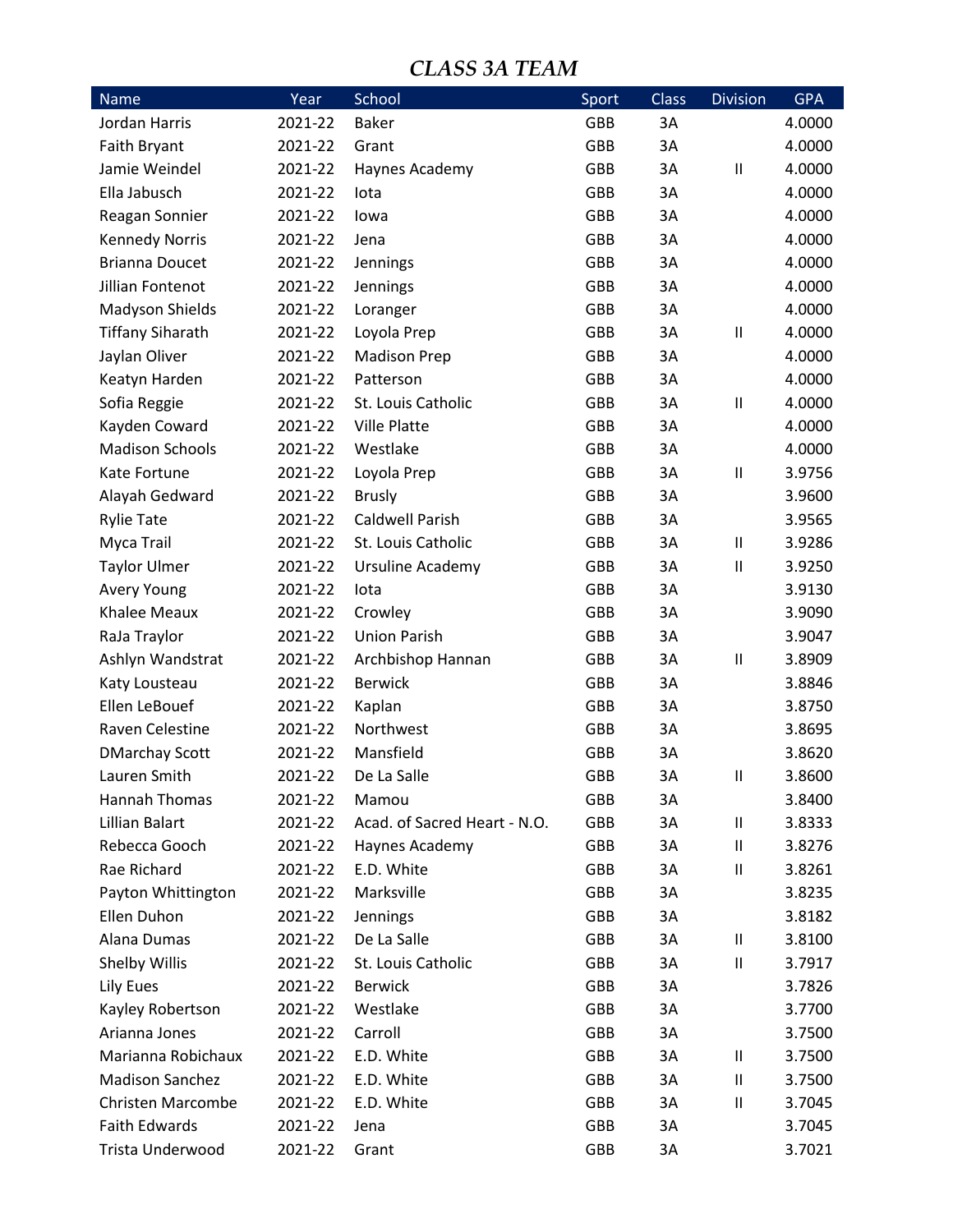| Name               | Year    | School                  | Sport      | <b>Class</b> | <b>Division</b> | <b>GPA</b> |
|--------------------|---------|-------------------------|------------|--------------|-----------------|------------|
| Kallie Evers       | 2021-22 | Grant                   | <b>GBB</b> | 3A           |                 | 3.6923     |
| Kalaryia Howard-   |         |                         |            |              |                 |            |
| Brown              | 2021-22 | Carroll                 | GBB        | 3A           |                 | 3.6735     |
| Olivia Dailey      | 2021-22 | Loyola Prep             | <b>GBB</b> | 3A           | $\mathbf{I}$    | 3.6585     |
| Ashlynn Inness     | 2021-22 | Grant                   | <b>GBB</b> | 3A           |                 | 3.6538     |
| Candace Hudnall    | 2021-22 | Jena                    | <b>GBB</b> | 3A           |                 | 3.6512     |
| <b>Blair Moore</b> | 2021-22 | Church Point            | <b>GBB</b> | 3A           |                 | 3.6364     |
| Elaina Ruiz        | 2021-22 | Lutcher                 | <b>GBB</b> | 3A           |                 | 3.6153     |
| Cheseney Malone    | 2021-22 | Mansfield               | <b>GBB</b> | 3A           |                 | 3.6111     |
| Michelle Brown     | 2021-22 | Carroll                 | <b>GBB</b> | 3A           |                 | 3.6087     |
| <b>Tia Richard</b> | 2021-22 | Donaldsonville          | <b>GBB</b> | 3A           |                 | 3.5833     |
|                    |         | Kenner Discovery Health |            |              |                 |            |
| Isabella April     | 2021-22 | Science                 | GBB        | 3A           |                 | 3.5833     |
| Kylie Rider        | 2021-22 | Mamou                   | GBB        | 3A           |                 | 3.5769     |
| Cassidy Williams   | 2021-22 | De La Salle             | <b>GBB</b> | 3A           | $\mathbf{I}$    | 3.5600     |
| Cierra Taylor      | 2021-22 | Mansfield               | <b>GBB</b> | 3A           |                 | 3.5555     |
| Kaleigh Shamsie    | 2021-22 | Jennings                | <b>GBB</b> | 3A           |                 | 3.5435     |
| Ashlyn Kately      | 2021-22 | <b>Jennings</b>         | <b>GBB</b> | 3A           |                 | 3.5319     |
| Angel Coleman      | 2021-22 | Wossman                 | <b>GBB</b> | 3A           |                 | 3.5217     |

# *CLASS 2A TEAM*

| Name                    | Year    | School                   | Sport      | Class | Division | <b>GPA</b> |
|-------------------------|---------|--------------------------|------------|-------|----------|------------|
| <b>Relaina Perkins</b>  | 2021-22 | <b>DeQuincy</b>          | <b>GBB</b> | 2A    |          | 4.0000     |
| Cate Glascock           | 2021-22 | Doyle                    | GBB        | 2A    |          | 4.0000     |
| Charleigh Naquin        | 2021-22 | Doyle                    | GBB        | 2A    |          | 4.0000     |
| Madelyn White           | 2021-22 | Doyle                    | GBB        | 2A    |          | 4.0000     |
| Mackenzie Joseph        | 2021-22 | Kinder                   | <b>GBB</b> | 2A    |          | 4.0000     |
| Kali Hornsby            | 2021-22 | Lake Arthur              | GBB        | 2A    |          | 4.0000     |
| Alaina Wright           | 2021-22 | Many                     | GBB        | 2A    |          | 4.0000     |
| Emma Lyons              | 2021-22 | Pine                     | GBB        | 2A    |          | 4.0000     |
| Sarah Lyons             | 2021-22 | Pine                     | <b>GBB</b> | 2A    |          | 4.0000     |
| Karmen LeMaire          | 2021-22 | Vinton                   | GBB        | 2A    |          | 4.0000     |
| Clara Ledoux            | 2021-22 | Welsh                    | <b>GBB</b> | 2A    |          | 4.0000     |
| Jaiden Braud            | 2021-22 | <b>French Settlement</b> | GBB        | 2A    |          | 3.9767     |
| <b>Ashlynn Farris</b>   | 2021-22 | Rosepine                 | <b>GBB</b> | 2A    |          | 3.9629     |
| Ava Roy                 | 2021-22 | Avoyelles Public Charter | GBB        | 2A    |          | 3.9545     |
| Elizabeth Hackney       | 2021-22 | Rapides                  | <b>GBB</b> | 2A    |          | 3.9400     |
| Karli Fulmer            | 2021-22 | Beekman Charter          | GBB        | 2A    |          | 3.9375     |
| Amariah Jasper          | 2021-22 | Vinton                   | <b>GBB</b> | 2A    |          | 3.9300     |
| <b>Hailey Broussard</b> | 2021-22 | Lake Arthur              | GBB        | 2A    |          | 3.9250     |
| Peyton Hines            | 2021-22 | Avoyelles Public Charter | <b>GBB</b> | 2A    |          | 3.9091     |
| Elizabeth Poydras       | 2021-22 | Lakeview                 | GBB        | 2A    |          | 3.9091     |
| Deniya Jarrell          | 2021-22 | Northeast                | <b>GBB</b> | 2A    |          | 3.8888     |
| Sarah Deshotels         | 2021-22 | Avoyelles Public Charter | GBB        | 2A    |          | 3.8696     |
| Tanyjah Plumber         | 2021-22 | Kinder                   | <b>GBB</b> | 2A    |          | 3.8666     |
| Zymea Hoggro            | 2021-22 | Jonesboro-Hodge          | GBB        | 2A    |          | 3.8546     |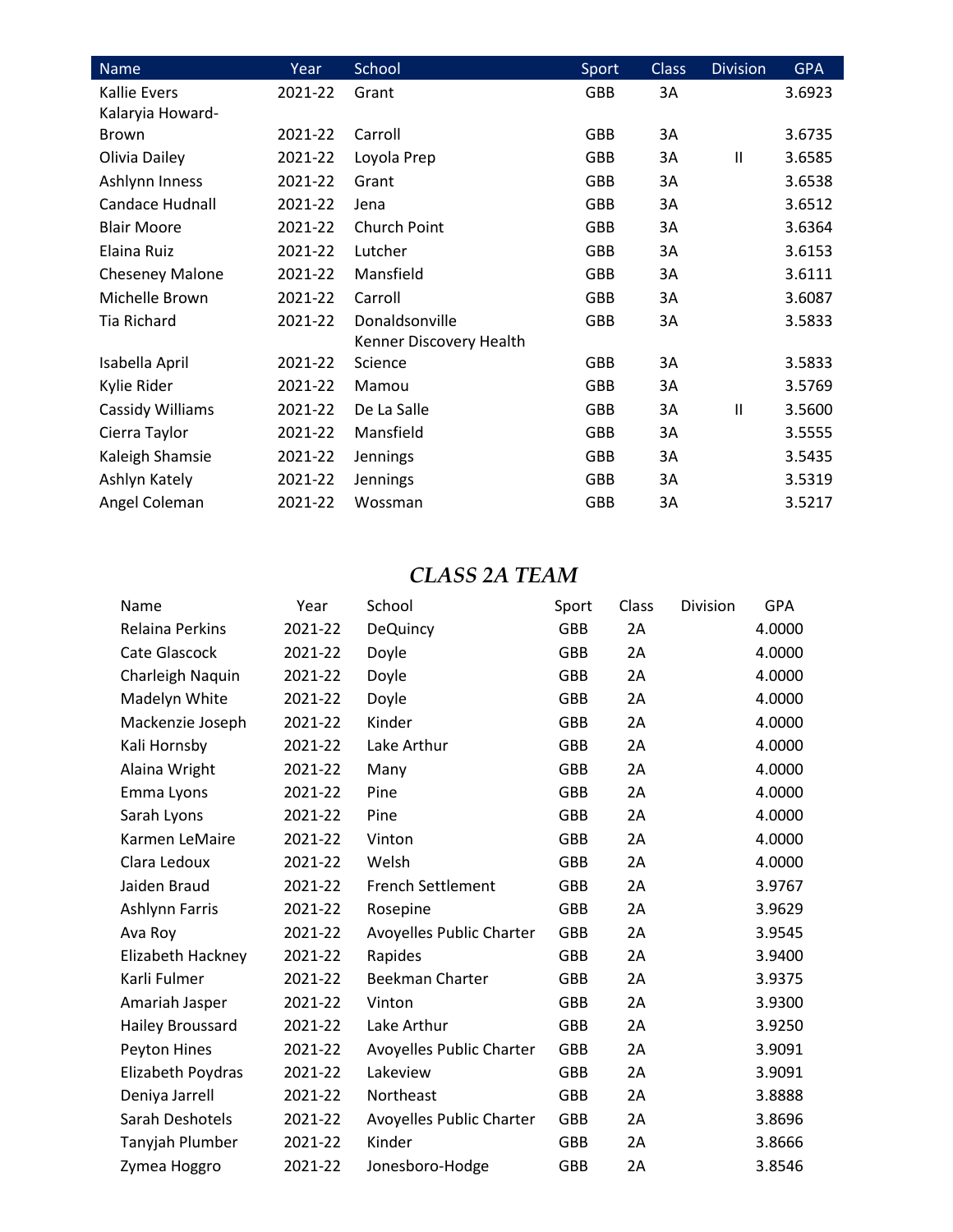| Senia Barnes            | 2021-22 | East Feliciana           | <b>GBB</b> | 2A |                | 3.8333 |
|-------------------------|---------|--------------------------|------------|----|----------------|--------|
| Zariaha Chavis          | 2021-22 | Port Barre               | GBB        | 2A |                | 3.8181 |
| Kaitlyn Savant          | 2021-22 | Doyle                    | <b>GBB</b> | 2A |                | 3.8125 |
| Breanna Becerra         | 2021-22 | St. Thomas Aquinas       | GBB        | 2A | Ш              | 3.8095 |
| Jourdan St. Romain      | 2021-22 | St. Thomas Aquinas       | <b>GBB</b> | 2A | Ш              | 3.8095 |
| Zomorria Eugene         | 2021-22 | Isidore Newman           | GBB        | 2A | III            | 3.8068 |
| Chloe Major             | 2021-22 | Pope John Paul II        | <b>GBB</b> | 2A | Ш              | 3.8000 |
| <b>Hailey Bourque</b>   | 2021-22 | Loreauville              | <b>GBB</b> | 2A |                | 3.7916 |
| Shekayla Miller         | 2021-22 | Ferriday                 | <b>GBB</b> | 2A |                | 3.7894 |
| Rhen Broussard          | 2021-22 | Delcambre                | GBB        | 2A |                | 3.7826 |
| Dawn Commings           | 2021-22 | Madison                  | <b>GBB</b> | 2A |                | 3.7812 |
| Averyal Goyne           | 2021-22 | Beekman Charter          | <b>GBB</b> | 2A |                | 3.7777 |
| <b>Takera Spurs</b>     | 2021-22 | Ferriday                 | <b>GBB</b> | 2A |                | 3.7727 |
| Lauren Mayberry         | 2021-22 | Pickering                | GBB        | 2A |                | 3.7556 |
| Xabrianna Jacskon       | 2021-22 | Jonesboro-Hodge          | <b>GBB</b> | 2A |                | 3.7455 |
| Isabelle Besselman      | 2021-22 | Episcopal                | <b>GBB</b> | 2A | $\mathbf{III}$ | 3.7308 |
| Zoe Bordelon            | 2021-22 | Avoyelles Public Charter | <b>GBB</b> | 2A |                | 3.7273 |
| Jayla Perry             | 2021-22 | Many                     | GBB        | 2A |                | 3.7091 |
| Margaret Powell         | 2021-22 | St. Charles              | <b>GBB</b> | 2A | $\mathbf{III}$ | 3.7037 |
| Miyunna Maxie           | 2021-22 | Many                     | <b>GBB</b> | 2A |                | 3.6981 |
| Malaysia Knighten       | 2021-22 | Kentwood                 | <b>GBB</b> | 2A |                | 3.6770 |
| Paulisha Sims           | 2021-22 | East Feliciana           | GBB        | 2A |                | 3.6600 |
| JaKayla Griggs          | 2021-22 | Ferriday                 | <b>GBB</b> | 2A |                | 3.6578 |
| Markaysia McElroy       | 2021-22 | Many                     | <b>GBB</b> | 2A |                | 3.6491 |
| Gabrielle Beniot        | 2021-22 | Vinton                   | <b>GBB</b> | 2A |                | 3.6400 |
| Erica Green             | 2021-22 | Northeast                | GBB        | 2A |                | 3.6346 |
| De'Asia Davis           | 2021-22 | East Feliciana           | <b>GBB</b> | 2A |                | 3.6200 |
| Khameron Grayson        | 2021-22 | Catholic - N.I.          | GBB        | 2A | $\mathbf{III}$ | 3.6190 |
| Sydney Robinson         | 2021-22 | Lakeside                 | <b>GBB</b> | 2A |                | 3.6154 |
| Abriana Zerangue        | 2021-22 | Port Barre               | <b>GBB</b> | 2A |                | 3.5909 |
| Kelsey Robertson        | 2021-22 | <b>Bunkie</b>            | GBB        | 2A |                | 3.5849 |
| <b>Irulan Toussaint</b> | 2021-22 | Franklin                 | GBB        | 2A |                | 3.5833 |
| Jemena Leopoldo-        |         |                          |            |    |                |        |
| Hodge                   | 2021-22 | North Caddo              | GBB        | 2A |                | 3.5755 |
| Jakyra Diggs            | 2021-22 | Varnado                  | GBB        | 2A |                | 3.5555 |
| Alexus Hood             | 2021-22 | Pickering                | GBB        | 2A |                | 3.5417 |
| Jazmine Smith           | 2021-22 | Capitol                  | GBB        | 2A |                | 3.5200 |
| Simiya Whitty           | 2021-22 | <b>General Trass</b>     | GBB        | 2A |                | 3.5161 |
| Diamond South           | 2021-22 | Kinder                   | GBB        | 2A |                | 3.5000 |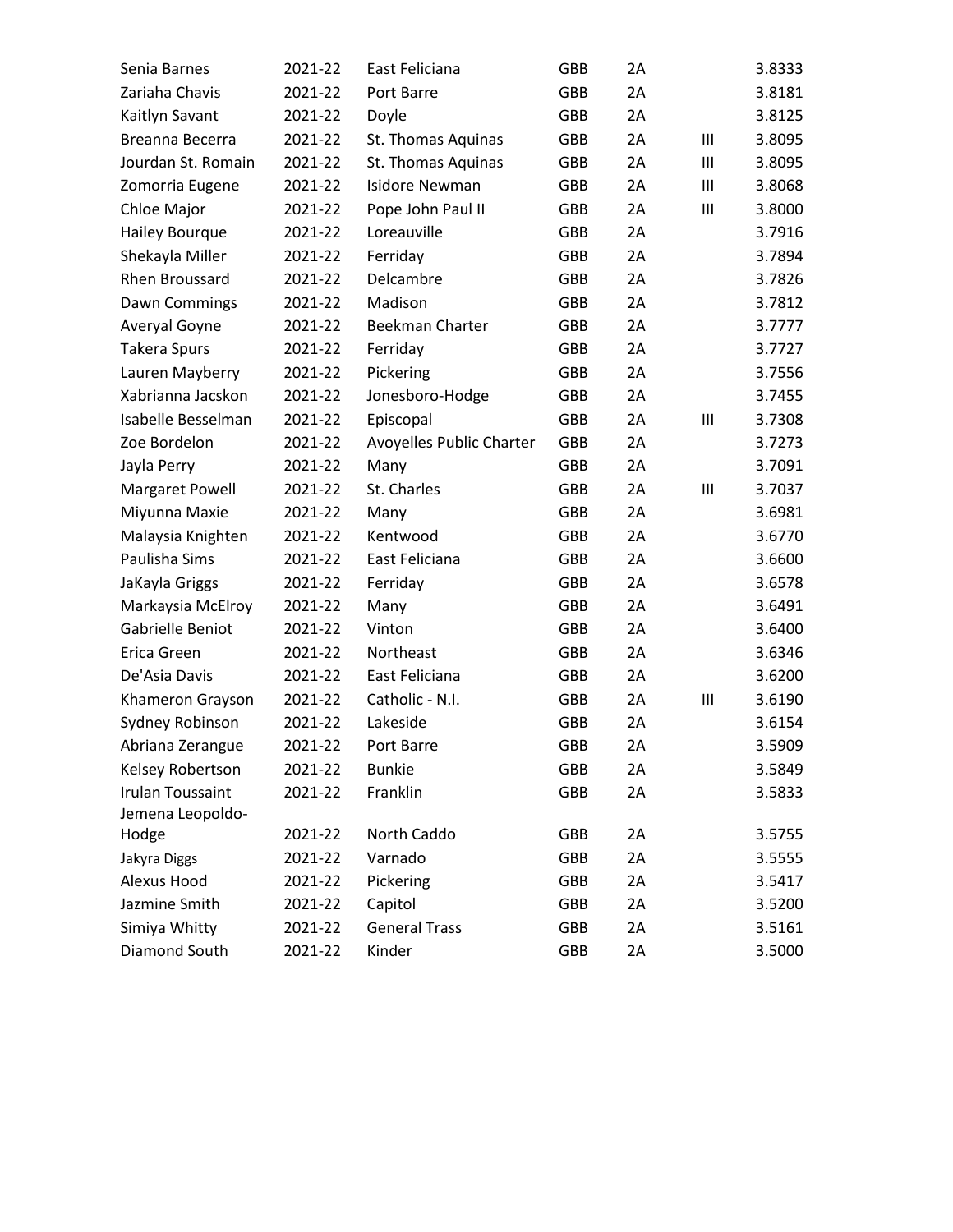### *CLASS 1A TEAM*

| Name                      | Year    | School                    | Sport      | <b>Class</b> | <b>Division</b> | <b>GPA</b> |
|---------------------------|---------|---------------------------|------------|--------------|-----------------|------------|
| <b>Isabel Guerin</b>      | 2021-22 | Catholic - P.C.           | GBB        | 1A           | IV              | 4.0000     |
| Jenna Lacour              | 2021-22 | Catholic - P.C.           | GBB        | 1A           | IV              | 4.0000     |
| Raegann Smith             | 2021-22 | East Beauregard           | GBB        | 1A           |                 | 4.0000     |
| Miya Hidalgo              | 2021-22 | <b>Hanson Memorial</b>    | <b>GBB</b> | 1A           | IV              | 4.0000     |
| <b>Riley Trahan</b>       | 2021-22 | <b>Hanson Memorial</b>    | <b>GBB</b> | 1A           | IV              | 4.0000     |
| Victoria Pittman          | 2021-22 | LaSalle                   | <b>GBB</b> | 1A           |                 | 4.0000     |
| Kailee Hickman            | 2021-22 | Merryville                | GBB        | 1A           |                 | 4.0000     |
| Ramsey Bradford           | 2021-22 | Oak Grove                 | <b>GBB</b> | 1A           |                 | 4.0000     |
| <b>Tearra Frank</b>       | 2021-22 | Oberlin                   | GBB        | 1A           |                 | 4.0000     |
| <b>Ellie Lafleur</b>      | 2021-22 | <b>Opelousas Catholic</b> | <b>GBB</b> | 1A           | IV              | 4.0000     |
| Jayden Ellerman           | 2021-22 | <b>Ouachita Christian</b> | <b>GBB</b> | 1A           | IV              | 4.0000     |
| Mackenzie Lipa            | 2021-22 | Ouachita Christian        | GBB        | 1A           | IV              | 4.0000     |
| <b>Larkin Morris</b>      | 2021-22 | <b>Ouachita Christian</b> | <b>GBB</b> | 1A           | IV              | 4.0000     |
| Sara Shivers              | 2021-22 | Ouachita Christian        | <b>GBB</b> | 1A           | IV              | 4.0000     |
| Ariel Munholland          | 2021-22 | <b>River Oaks</b>         | GBB        | 1A           | IV              | 4.0000     |
| <b>Ashton Oswalt</b>      | 2021-22 | <b>River Oaks</b>         | <b>GBB</b> | 1A           | IV              | 4.0000     |
| <b>Greta Miller</b>       | 2021-22 | St. Edmund                | GBB        | 1A           | IV              | 4.0000     |
| Isabella LoBue            | 2021-22 | St. John                  | <b>GBB</b> | 1A           | IV              | 4.0000     |
| Karli Frith               | 2021-22 | <b>Vermilion Catholic</b> | <b>GBB</b> | 1A           | IV              | 4.0000     |
| Ava Hebert                | 2021-22 | <b>Vermilion Catholic</b> | GBB        | 1A           | IV              | 4.0000     |
| Kelli Ledoux              | 2021-22 | <b>Grand Lake</b>         | GBB        | 1A           |                 | 3.9999     |
| <b>Brynn Toerner</b>      | 2021-22 | <b>Grand Lake</b>         | <b>GBB</b> | 1A           |                 | 3.9999     |
| Alyssa Dismuke            | 2021-22 | St. Frederick             | GBB        | 1A           | IV              | 3.9700     |
| Jaden Boydstun            | 2021-22 | Delta Charter             | <b>GBB</b> | 1A           |                 | 3.9680     |
| Cameron Bienvenu          | 2021-22 | St. Mary's                | GBB        | 1A           | IV              | 3.9643     |
| Ashlyn Landry             | 2021-22 | Catholic - P.C.           | <b>GBB</b> | 1A           | IV              | 3.9600     |
| Amelia Venters            | 2021-22 | Cedar Creek               | GBB        | 1A           | IV              | 3.9536     |
| <b>Brailey Major</b>      | 2021-22 | <b>Opelousas Catholic</b> | <b>GBB</b> | 1A           | IV              | 3.9200     |
| Anna Dale                 | 2021-22 | <b>Central Private</b>    | <b>GBB</b> | 1A           | IV              | 3.9149     |
| <b>Madison Basco</b>      | 2021-22 | Ouachita Christian        | <b>GBB</b> | 1A           | IV              | 3.9130     |
| Landri Campbell           | 2021-22 | LaSalle                   | GBB        | 1A           |                 | 3.9069     |
| Emma Pitman               | 2021-22 | Glenbrook                 | <b>GBB</b> | 1A           | IV              | 3.9024     |
|                           |         | St. Martin's              |            |              |                 |            |
| Lydia Greene              | 2021-22 | Episcopal                 | GBB        | 1A           | IV              | 3.8890     |
| Alexandra Parker          | 2021-22 | Calvary Baptist           | GBB        | 1A           | IV              | 3.8810     |
| Emma Earnhardt            | 2021-22 | Glenbrook                 | GBB        | 1A           | IV              | 3.8780     |
| <b>Allison Bentley</b>    | 2021-22 | Ouachita Christian        | <b>GBB</b> | 1A           | IV              | 3.8636     |
| Hannah Burr               | 2021-22 | Merryville                | GBB        | 1A           |                 | 3.8596     |
| Katelynn Harrison         | 2021-22 | North Central             | GBB        | 1A           |                 | 3.8461     |
| <b>Maddison Albritton</b> | 2021-22 | <b>River Oaks</b>         | GBB        | 1A           | IV              | 3.8409     |
| <b>Claire Rivet</b>       | 2021-22 | Catholic - P.C.           | GBB        | 1A           | IV              | 3.8300     |
| Myla Martin               | 2021-22 | <b>Central Private</b>    | GBB        | 1A           | IV              | 3.8140     |
| Justice Gongre            | 2021-22 | Montgomery                | GBB        | 1A           |                 | 3.8076     |
| Vivian Reese Hanson       | 2021-22 | Glenbrook                 | GBB        | 1A           | IV              | 3.8048     |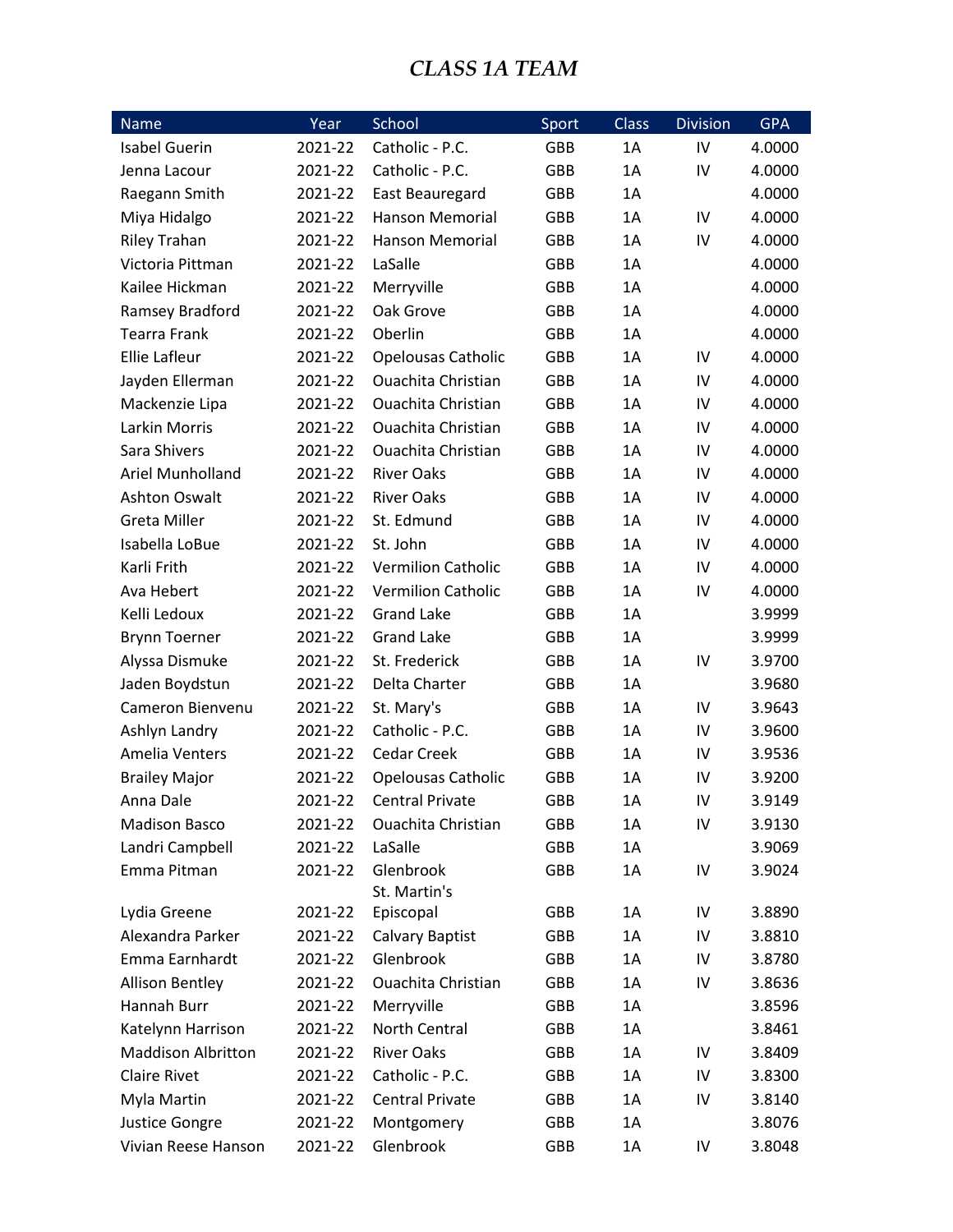| Annalise Leep            | 2021-22 | <b>Central Private</b>    | <b>GBB</b> | 1A | IV | 3.7917 |
|--------------------------|---------|---------------------------|------------|----|----|--------|
| Hayley Weaver            | 2021-22 | East Beauregard           | <b>GBB</b> | 1A |    | 3.7879 |
| Sarah Adams              | 2021-22 | <b>Cedar Creek</b>        | <b>GBB</b> | 1A | IV | 3.7674 |
|                          |         | St. Martin's              |            |    |    |        |
| Sydni Wiltz              | 2021-22 | Episcopal                 | <b>GBB</b> | 1A | IV | 3.7435 |
| Carley Cloud             | 2021-22 | <b>Sacred Heart</b>       | <b>GBB</b> | 1A | IV | 3.7209 |
| Celia Bishop             | 2021-22 | <b>Hanson Memorial</b>    | <b>GBB</b> | 1A | IV | 3.7129 |
| Malkia Douglas           | 2021-22 | Logansport                | <b>GBB</b> | 1A |    | 3.7000 |
| Sarah Israel             | 2021-22 | <b>Central Private</b>    | <b>GBB</b> | 1A | IV | 3.6957 |
| Saniyah Prean            | 2021-22 | <b>Ascension Catholic</b> | <b>GBB</b> | 1A | IV | 3.6889 |
| <b>Madeline Martien</b>  | 2021-22 | <b>Ouachita Christian</b> | <b>GBB</b> | 1A | IV | 3.6818 |
| Ya'Jaia Godeau           | 2021-22 | North Central             | <b>GBB</b> | 1A |    | 3.6667 |
| <b>Tinaya Rogers</b>     | 2021-22 | Arcadia                   | <b>GBB</b> | 1A |    | 3.6603 |
| Kaelyn Bertrand          | 2021-22 | Gueydan                   | <b>GBB</b> | 1A |    | 3.6596 |
|                          |         | St. Martin's              |            |    |    |        |
| Toi Robinson             | 2021-22 | Episcopal                 | <b>GBB</b> | 1A | IV | 3.6490 |
| <b>Brynn Hardie</b>      | 2021-22 | <b>Grand Lake</b>         | <b>GBB</b> | 1A |    | 3.6444 |
| Elondra Williams         | 2021-22 | Northwood - Lena          | <b>GBB</b> | 1A |    | 3.6364 |
| Jamaris Kennedy          | 2021-22 | Centerville               | <b>GBB</b> | 1A |    | 3.6250 |
| Renee Havenar            | 2021-22 | Catholic - P.C.           | <b>GBB</b> | 1A | IV | 3.6200 |
| Megan Ennis              | 2021-22 | Gueydan                   | <b>GBB</b> | 1A |    | 3.5833 |
| Kelsee Bienvneu          | 2021-22 | St. Mary's                | <b>GBB</b> | 1A | IV | 3.5789 |
| <b>Avery Hopkins</b>     | 2021-22 | <b>Ouachita Christian</b> | <b>GBB</b> | 1A | IV | 3.5217 |
| <b>Aladrian Williams</b> | 2021-22 | Logansport                | <b>GBB</b> | 1A |    | 3.5200 |
| Emma LeJeune             | 2021-22 | Gueydan                   | <b>GBB</b> | 1A |    |        |

*CLASS B TEAM*

| <b>Name</b>          | Year    | School          | Sport      | <b>Class</b> | <b>Division</b> | <b>GPA</b> |
|----------------------|---------|-----------------|------------|--------------|-----------------|------------|
| <b>Autumn Thomas</b> | 2021-22 | Choudrant       | <b>GBB</b> | B            |                 | 4.0000     |
| Sadie Beaubouef      | 2021-22 | Dodson          | <b>GBB</b> | B            |                 | 4.0000     |
| Emma Doucet          | 2021-22 | Elizabeth       | <b>GBB</b> | B            |                 | 4.0000     |
| Brea Baca-White      | 2021-22 | Hathaway        | <b>GBB</b> | B            |                 | 4.0000     |
| Isabella Hardy       | 2021-22 | Lacassine       | <b>GBB</b> | В            |                 | 4.0000     |
| Marlie Boudreaux     | 2021-22 | Midland         | <b>GBB</b> | B            |                 | 4.0000     |
| Katelyn Berry        | 2021-22 | Monterey        | <b>GBB</b> | B            |                 | 4.0000     |
| Hannah Eidson        | 2021-22 | Negreet         | <b>GBB</b> | В            |                 | 4.0000     |
| Skylar Hough         | 2021-22 | Saline          | <b>GBB</b> | B            |                 | 4.0000     |
| <b>Bonnie Caston</b> | 2021-22 | Stanley         | <b>GBB</b> | В            |                 | 4.0000     |
| Maggie Walker        | 2021-22 | Stanley         | GBB        | В            |                 | 4.0000     |
| Olivia Sepulvado     | 2021-22 | Zwolle          | <b>GBB</b> | B            |                 | 4.0000     |
| Maggie Marler        | 2021-22 | Elizabeth       | <b>GBB</b> | В            |                 | 3.9756     |
| Skylar Ortego        | 2021-22 | Anacoco         | <b>GBB</b> | В            |                 | 3.9629     |
| Allie Lipsey         | 2021-22 | Monterey        | <b>GBB</b> | В            |                 | 3.9622     |
| Lauren Brownlee      | 2021-22 | Grace Christian | GBB        | B            | ٧               | 3.9388     |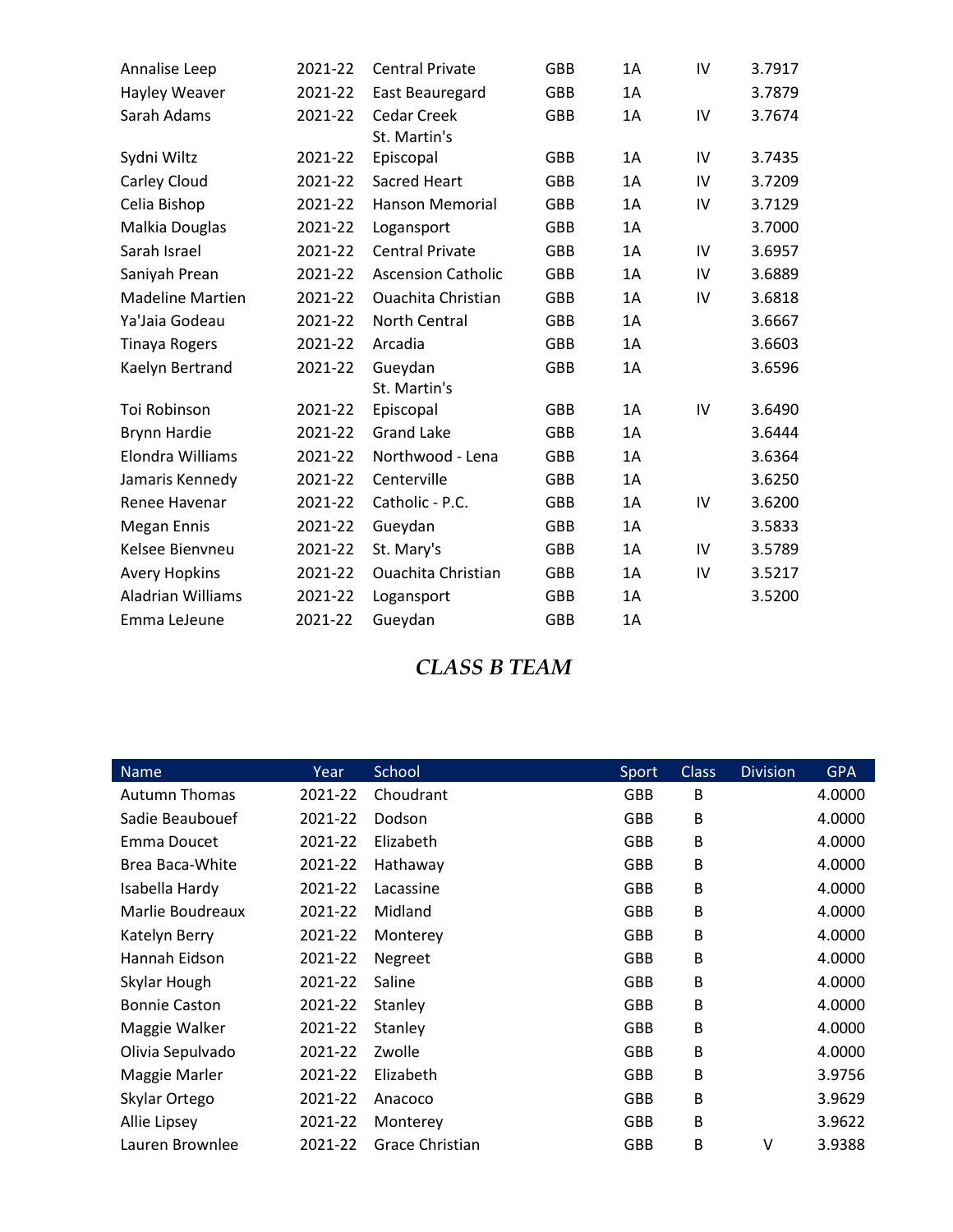|                             |         | <b>Country Day University</b> |            |   |         |        |
|-----------------------------|---------|-------------------------------|------------|---|---------|--------|
| <b>Kate Mathews</b>         | 2021-22 | Academy                       | <b>GBB</b> | B | V       | 3.9354 |
|                             |         | <b>Country Day University</b> |            |   |         |        |
| Carlee McVay                | 2021-22 | Academy                       | <b>GBB</b> | B | $\sf V$ | 3.9354 |
| Mary-Catherine Hay          | 2021-22 | Weston                        | <b>GBB</b> | B |         | 3.9322 |
| Abby Johnson                | 2021-22 | Elizabeth                     | <b>GBB</b> | B |         | 3.9268 |
| Kylee Portilloz             | 2021-22 | Choudrant                     | <b>GBB</b> | B |         | 3.9215 |
| <b>Mckinnsey Brouilette</b> | 2021-22 | Stanley                       | <b>GBB</b> | B |         | 3.9090 |
| Sloane Bercegeay            | 2021-22 | Maurepas                      | <b>GBB</b> | B |         | 3.9024 |
| <b>Elizabeth Davis</b>      | 2021-22 | Choudrant                     | <b>GBB</b> | B |         | 3.8936 |
| <b>Alexis Normand</b>       | 2021-22 | Doyline                       | <b>GBB</b> | B |         | 3.8776 |
| Adrianna Payne              | 2021-22 | Negreet                       | <b>GBB</b> | B |         | 3.8730 |
| <b>Amuriel Williams</b>     | 2021-22 | Mt. Hermon                    | <b>GBB</b> | B |         | 3.8726 |
| Lindsay Macynski            | 2021-22 | Saline                        | <b>GBB</b> | B |         | 3.8387 |
| Hannah Leggett              | 2021-22 | Saline                        | <b>GBB</b> | B |         | 3.8333 |
| <b>Miracle Slack</b>        | 2021-22 | Castor                        | <b>GBB</b> | B |         | 3.8261 |
| Londyn Sparks               | 2021-22 | Florien                       | <b>GBB</b> | B |         | 3.7909 |
| Jalexia Caldwell            | 2021-22 | Castor                        | <b>GBB</b> | B |         | 3.7826 |
| Alyssa Sanders              | 2021-22 | Choudrant                     | <b>GBB</b> | B |         | 3.7647 |
| <b>Holli Myers</b>          | 2021-22 | Midland                       | <b>GBB</b> | B |         | 3.7619 |
| <b>Brianna Davis</b>        | 2021-22 | Pitkin                        | <b>GBB</b> | B |         | 3.7352 |
| Emmalee LeBlanc             | 2021-22 | Lacassine                     | <b>GBB</b> | B |         | 3.7255 |
| <b>Rylee Cloud</b>          | 2021-22 | Fairview                      | <b>GBB</b> | B |         | 3.7142 |
| Emma Peace                  | 2021-22 | Negreet                       | <b>GBB</b> | B |         | 3.7091 |
| <b>Madison Green</b>        | 2021-22 | Monterey                      | <b>GBB</b> | B |         | 3.6981 |
| Kadee Norris                | 2021-22 | Anacoco                       | <b>GBB</b> | B |         | 3.6862 |
| Tia Malmay                  | 2021-22 | Converse                      | <b>GBB</b> | B |         | 3.6538 |
| Dae'Jhun'Nea Feaster        | 2021-22 | Doyline                       | <b>GBB</b> | B |         | 3.5676 |
| Emma Tucker                 | 2021-22 | Oak Hill                      | <b>GBB</b> | B |         | 3.5652 |
| Kaleigh Carver              | 2021-22 | Florien                       | <b>GBB</b> | B |         | 3.5577 |
| Georgia Robinson            | 2021-22 | Saline                        | <b>GBB</b> | B |         | 3.5454 |
| Lainey Marshall             | 2021-22 | Hathaway                      | <b>GBB</b> | B |         | 3.5319 |
| Arianna Murray              | 2021-22 | Oak Hill                      | <b>GBB</b> | B |         | 3.5208 |
| LaKerria Austin             | 2021-22 | Weston                        | <b>GBB</b> | B |         | 3.5088 |
|                             |         |                               |            |   |         |        |

#### *CLASS B TEAM*

| <b>Name</b>            | Year    | School                  | Sport      | <b>Class</b> | <b>Division</b> | <b>GPA</b> |
|------------------------|---------|-------------------------|------------|--------------|-----------------|------------|
| Jaydan Pullig          | 2021-22 | Calvin                  | <b>GBB</b> | C            |                 | 4.0000     |
| Emma Hodges            | 2021-22 | First Baptist Christian | <b>GBB</b> | C            | ٧               | 4.0000     |
| Madison                |         |                         |            |              |                 |            |
| Scharfenstein          | 2021-22 | First Baptist Christian | <b>GBB</b> | C            | ٧               | 4.0000     |
| Hannah Dahlhoff        | 2021-22 | <b>Hornbeck</b>         | GBB        | C            |                 | 4.0000     |
| <b>AALIYAH LABOVE</b>  | 2021-22 | South Cameron           | <b>GBB</b> | C            |                 | 4.0000     |
|                        |         | St. Joseph's -          |            |              |                 |            |
| <b>Brooke Lemoine</b>  | 2021-22 | Plaucheville            | GBB        | C            | v               | 4.0000     |
| <b>Blaine Picou</b>    | 2021-22 | Hackberry               | <b>GBB</b> | C            |                 | 3.9998     |
| <b>Triniti Bridges</b> | 2021-22 | Evans                   | <b>GBB</b> | C            |                 | 3.9310     |
| <b>Trinitee Scott</b>  | 2021-22 | Gibsland-Coleman        | <b>GBB</b> | C            |                 | 3.9137     |